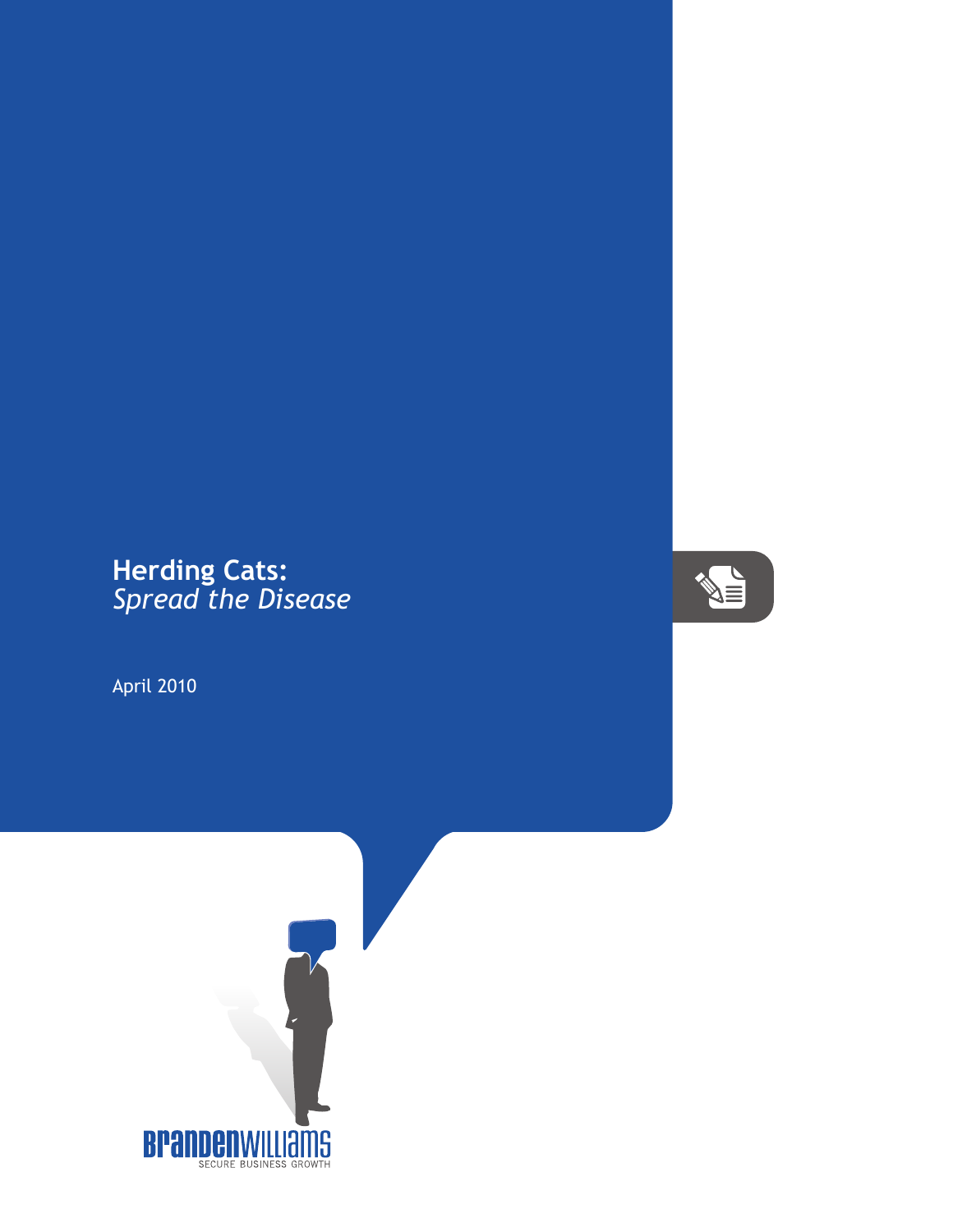Do information security professionals suffer from a form of psychosis based on the mindset required to work in information security?

*The New Oxford American Dictionary, 2nd Ed.* defines psychosis as "a severe mental disorder in which thought and emotions are so impaired that contact is lost with external reality." When the regular world looks at many information security professionals, black or white hat, do you think they view our profession as a disorder?

As a developer, I was the absolute worst tester of my own applications. I always assumed that when users were presented with a screen requiring input, they would only enter the exact input in the format required . I never understood why someone would put a letter into a telephone number field, or even worse, why someone would put single quotes into search or login fields. That is, until someone demonstrated to me some pretty fancy input validation bugs that led to injected SQL statements.

I like to live my life efficiently, but I quickly realized that I had to build more tools to validate input before blindly accepting it. It's one of those epiphany moments developers have when they go from "this input is formatted incorrectly and my reports are all garbage now," to "Oh no, someone broke into my application and stole customer data."

By the time I had this epiphany, I had already been bitten by the security bug working as a system administrator for a local internet service provider. I lived in the UNIX world and handled Sendmail and uw-imap vulnerabilities first hand. Since I already had some of the disease we call information security embedded into my brain, I figured out how to build my applications more securely.

I'm going into this backstory to really get to the critical question surrounding our psychosis—is it contagious? Do you have to have a genetic disposition to understand information security, or can it be a learned behavior?

I've been in consulting organizations big and small for the better part of a decade. One thing I've learned is that certain types of knowledge can be taught, and certain kinds have to be experienced. Information security is definitely one of the latter. Part of managing consultants is providing a career path and growing your talent pool in something like a pyramid<sup>1</sup>. In building pyramids in the past (or inheriting teams that want to cross train), it's clear that some people get it and some people don't.

If you want to have your own personal experience doing this, go find a family member that is not a security professional and ask her what she would do to get around a locked household door. Give her a couple of minutes to come up with some answers, and see how many she can produce. My guess is that it will be limited to things like kicking in the door or picking the lock. As security professionals, we know that there are a myriad of possibilities such as social engineering, ladders, breaking windows, using a bump key, a rig of sturdy wire, or electronic trickery that could potentially open that door. Sure, we have the experience and have seen stuff like this, but I think this psychosis causes security professionals to challenge accepted controls to find ways around them.

So back to our question, maybe it is more appropriate to ask, "Do people without a security mindset have a psychosis of some sort?" Psychosis is one of those terms that relies on social norms to define it. If the social norm is all humans were wired to be

## **FOOTNOTES**

*1 You want to have more smart and capable junior guys than you have super senior guys.*

**2**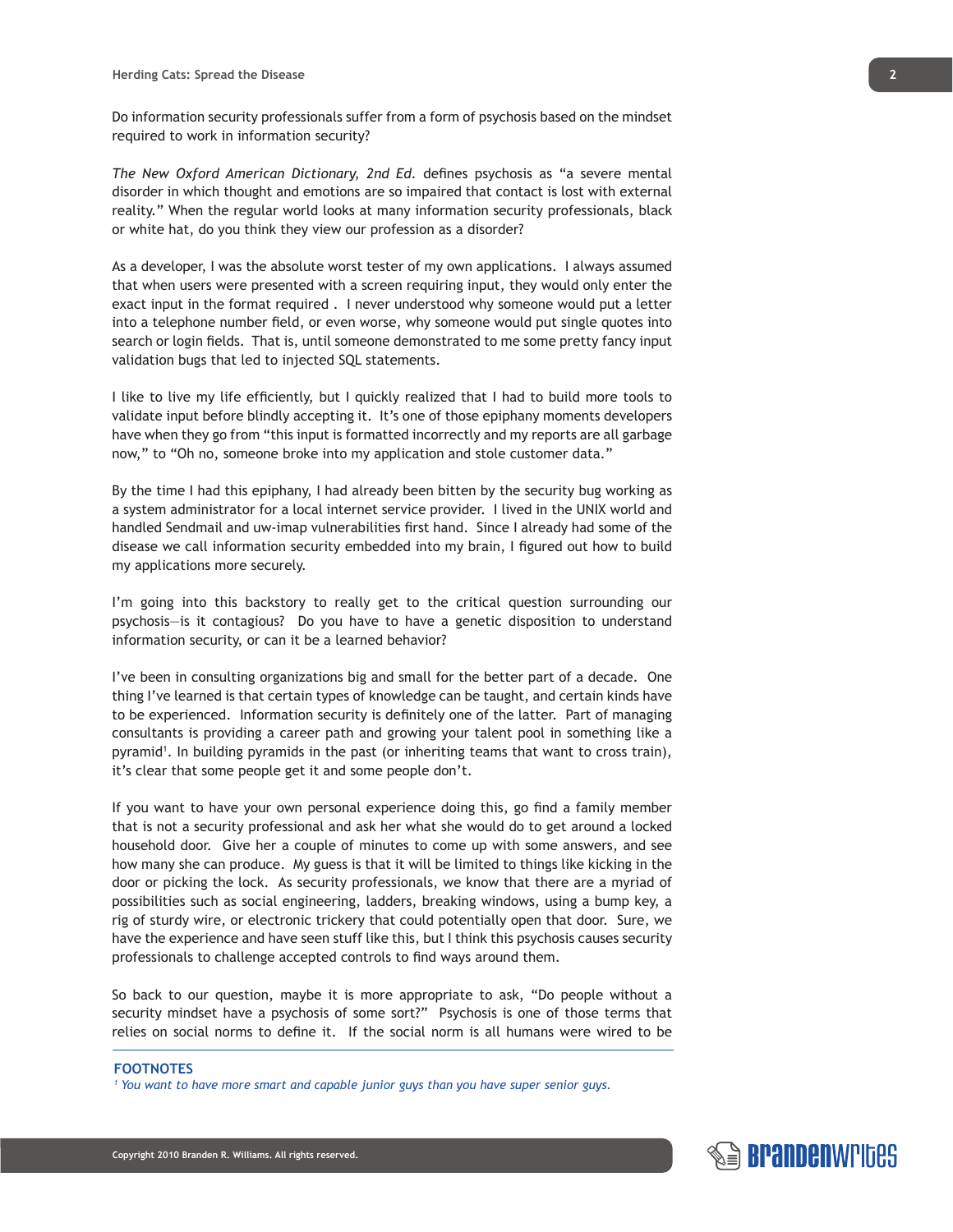terrified of any eight legged arachnid, then people unafraid of big giant spiders might be diagnosed with psychosis.

Information security professionals are absolutely rooted in external reality—our jobs depend on it. The bad guys have built a substantial business based on careless security controls. That is our external reality. Security professionals are tuned to this reality, and this alone allows us to function.

Our social norms are shifting. Not only are more people integrating technology into their daily lives, but more of us are victims of identity theft every single day. The information security mindset may be a psychosis, but I'm thankful I have it. It's one disease that is worth sharing.